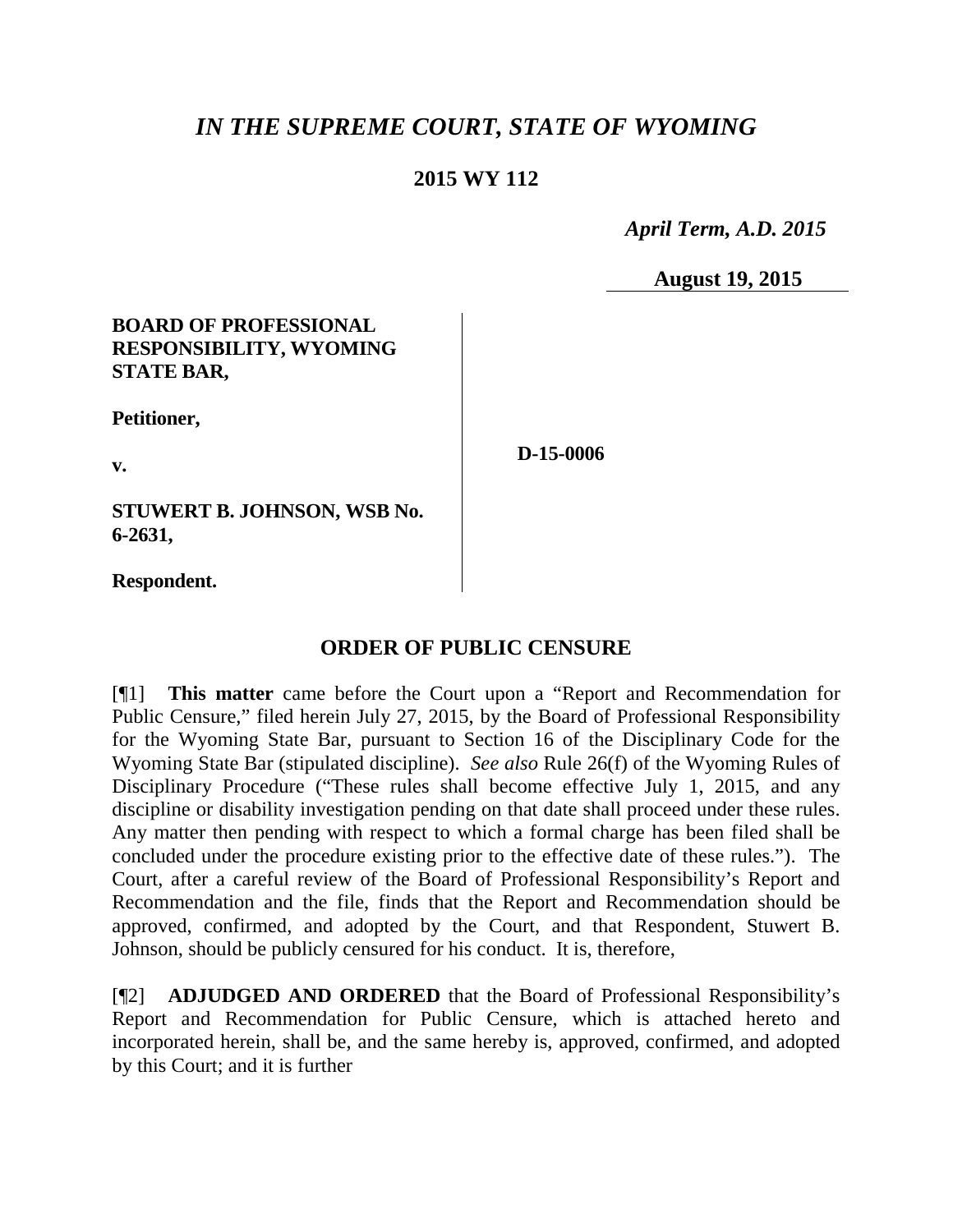[¶3] **ADJUDGED AND ORDERED** that Stuwert B. Johnson is hereby publicly censured for his conduct, which is described in the Report and Recommendation for Public Censure. This public censure shall include issuance of a press release consistent with the one set out in the Report and Recommendation for Public Censure; and it is further

[¶4] **ORDERED** that, pursuant to Section 26 of the Disciplinary Code for the Wyoming State Bar, Mr. Johnson shall reimburse the Wyoming State Bar the amount of \$50.00, representing the costs incurred in handling this matter, as well as pay the administrative fee of \$500.00. Mr. Johnson shall pay the total amount of \$550.00 to the Wyoming State Bar on or before October 19, 2015; and it is further

[¶5] **ORDERED** that the Clerk of this Court shall docket this Order of Public Censure, along with the incorporated Report and Recommendation for Public Censure, as a matter coming regularly before this Court as a public record; and it is further

[¶6] **ORDERED** that, pursuant to Section 4(a)(iv) of the Disciplinary Code for the Wyoming State Bar, this Order of Public Censure, along with the incorporated Report and Recommendation for Public Censure, shall be published in the Wyoming Reporter and the Pacific Reporter; and it is further

[¶7] **ORDERED** that the Clerk of this Court cause a copy of this Order of Public Censure to be served upon Respondent, Stuwert B. Johnson.

[ $\degree$ [8] **DATED** this 19<sup>th</sup> day of August, 2015.

## **BY THE COURT:**

 $\sqrt{s}$ 

**E. JAMES BURKE Chief Justice**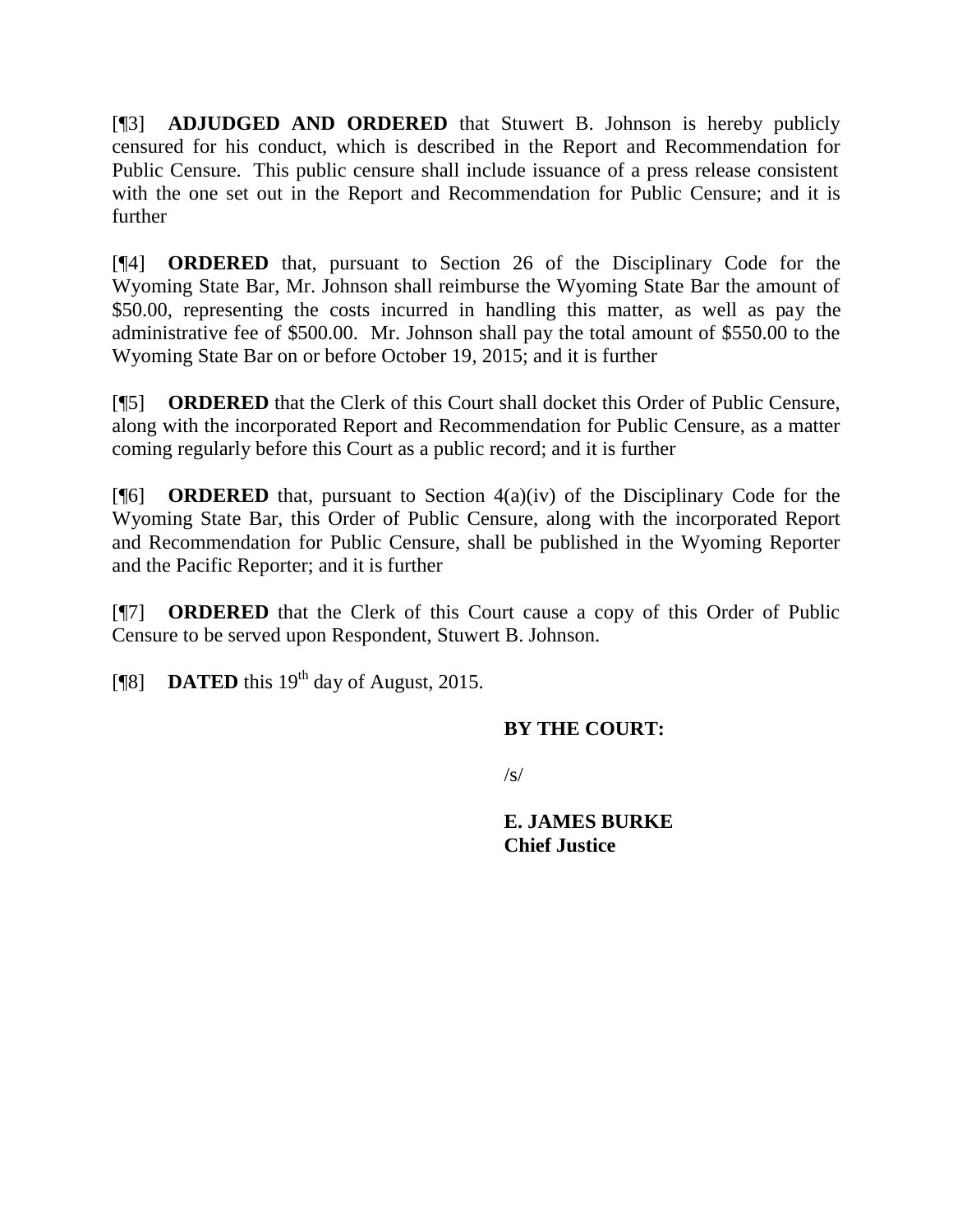# BEFORE THE SUPREME COURT FILED

# STATE OF WYOMING JUL 2 7 2015

HE SUPREME STATE OF WYOMING

CAROL 7HOMPSON CLER

In the matter of STUWERT B. JOHNSON, (a)<br>
WSB # 6-2631,

Respondent.

### REPORT AND RECOMMENDATION FOR PUBLIC CENSURE

**WSB No. 2014-070** 

 $-15 - 0006$ 

The Board of Professional Responsibility makes the following Report and Recommendation, with its findings of fact and recommendation to the Supreme Court of Wyoming:

## FINDINGS OF FACT

1. Respondent has been licensed to practice law in the State of Wyo ming since 1993. He is also licensed to practice in the State of Utah, and main tains a law office in Ogden, Utah.

2. During 2013, Respondent undertook to represent Thomas Wixom with respect to criminal charges brought against him in the Circuit Court for the Third Judicial District, Sweetwater County, Wyoming. The charges followed a motor vehicle stop after Wixom was observed driving erratically and was com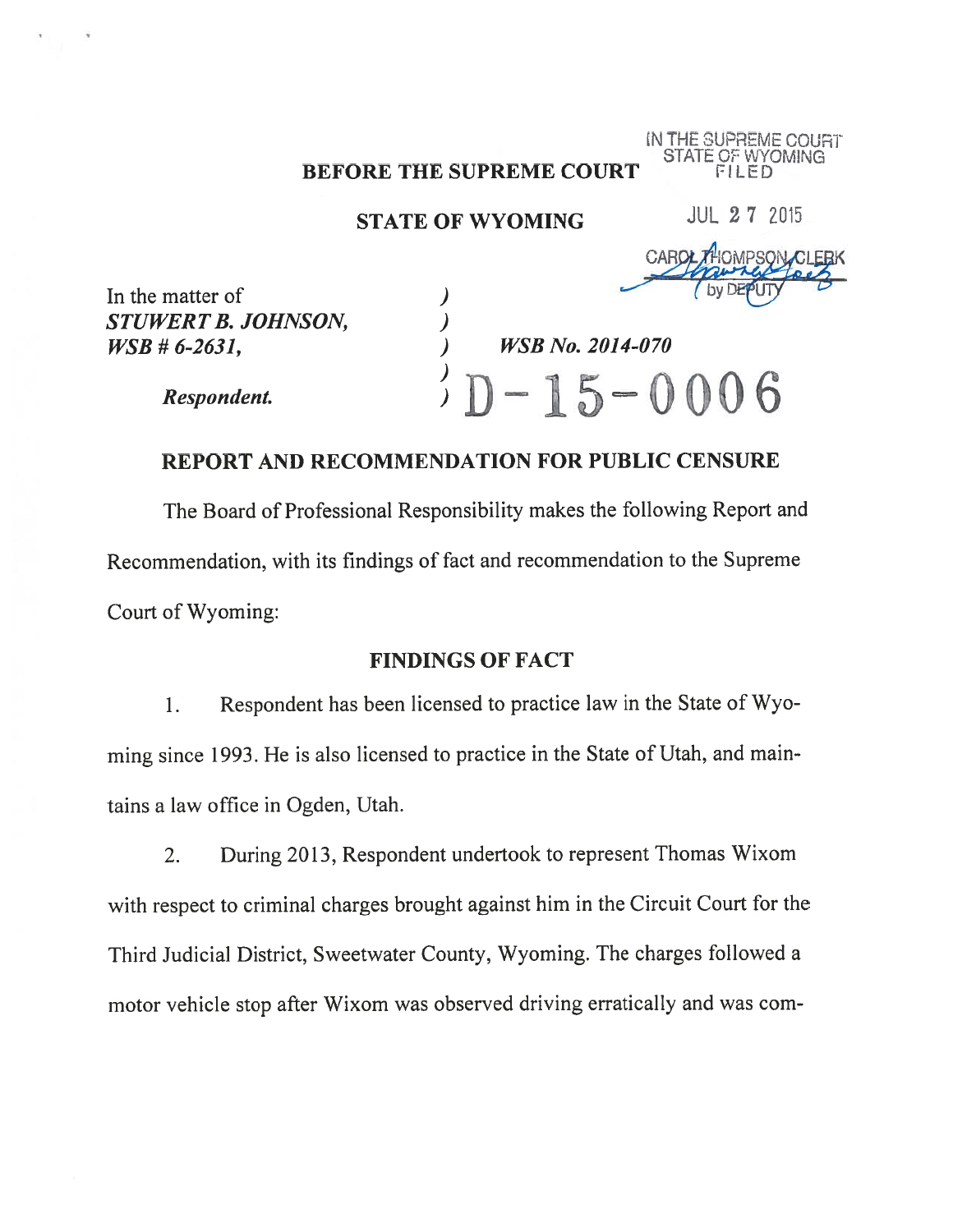bative with law enforcement. Wixom was charged with Driving While Under the Influence and Interfering with a Peace Officer.

3. <sup>A</sup> blood specimen drawn from Mr. Wixom was negative for blood al cohol content but positive for blood amphetamines.

4. On October 7, 2013, an Order Upon Arraignment was entered by Judge Prokos which required Respondent "to appear in person for the 2<sup>nd</sup> conference & pre-trial conference."

5. On November 13, 2013, an Order was entered by Judge Prokos set ting a second conference to be held December 18, 2013, at the Green River Circuit Court. The Order provided, "All counsel shall personally appear at the confer ence."

6. On December 17, 2013, Respondent faxed <sup>a</sup> motion to appear tele phonically at the December 18, 2013 settlement conference.

7. On December 30, 2013, an Order was entered by Judge Prokos set ting a pretrial conference for February 5, 2014, and a trial date of February 20, 2014. The Order further provided, "Any plea agreement must be submitted to the court in writing, personally signed by the defendant, by 3:30 p.m. on Feb. 14, 2014. The parties shall also each file a Pretrial Memo and motions in limine by 3:30 p.m. on Feb. 14, 2014."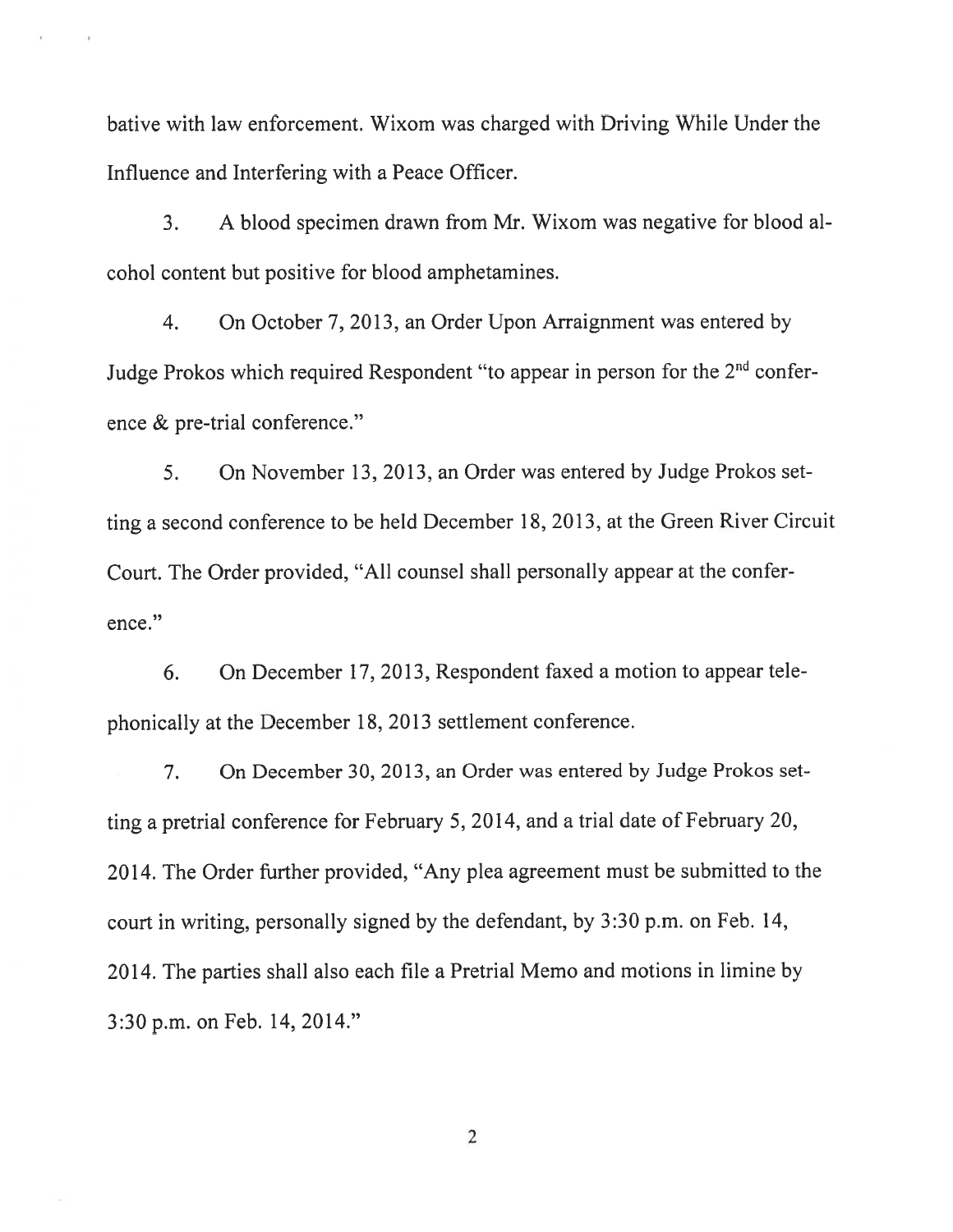8. Respondent did not appear at the February 5, 2014 pretrial confer ence, causing Judge Prokos to issue an Order setting the pretrial conference for February 12, 2014, with the provision, "Defense Counsel must appear in person." The February 5, 2014 order repeated the requirements that <sup>a</sup> pretrial memo, mo tions in limine and a signed plea agreement must be submitted by 3:30 p.m. on February 14, 2014, with the trial to be held February 20, 2014.

9. Respondent appeared for the February 12, 2014 pretrial conference, but left before the hearing began because he reportedly received an emergency phone call.

10. On February 18, 2014, Respondent faxed to the court a "Motion to vacate scheduled hearing and Request for Change of Plea and Request for Set ting." The motion stated, "Defense Counsel and Counsel For The State discussed the matter and reached an agreement that can be presented to the Court which re quires that the current hearing be vacated and the matter be set for a change of plea."

11. The referenced "agreement" was one which would require Mr. Wix om to plead guilty to the charge of Driving While Under the Influence. Respond ent proposed the agreement without reviewing discovery in the case, which showed that Mr. Wixom had a 0.00 blood alcohol level and that blood ampheta mines were present.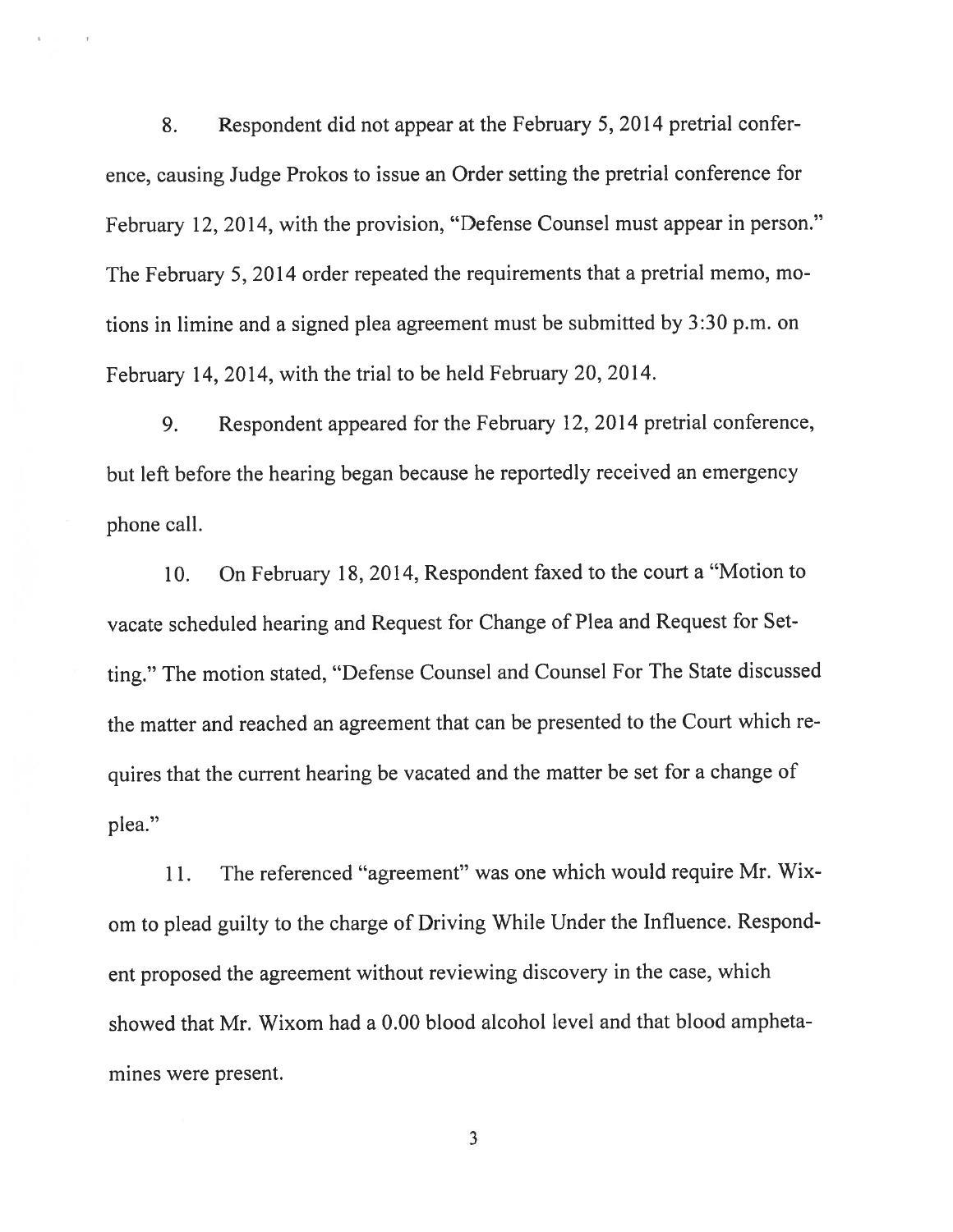12. As a result of Respondent's motion, the matter was set for a change of plea hearing on March 19, 2014.

13. Mr. Wixom and his parents secured discovery from the County At torney's office on March 19, 2014, which included the blood test results men tioned above. The presence of blood amphetamines was explained by the fact that Mr. Wixom was experiencing a hypoglycemic episode as a result of poorly con trolled diabetes, which also explained his erratic behavior at the time of his arrest.

14. On April 8, 2014, the Wixoms wrote a letter terminating Respond ent's services, stating, "You have continuously lied to us. You never went after any case file paper work from the District attorney in Green River, Wyoming. You would not return our calls. You called us Myth [sic] users. You never filed all the paper work needed in Wyoming. After 2 weeks you text at <sup>5</sup> A.M. to say you are calling now. We have done all the work for you and you still do nothing. So our bill is paid in full. We will never recommend you to anyone."

15. On April 11, 2014, an Order was entered resetting the change of plea hearing for April 17, 2014.

16. On April 14, 2014, Respondent's office faxed an unsigned motion to withdraw as counsel to the court.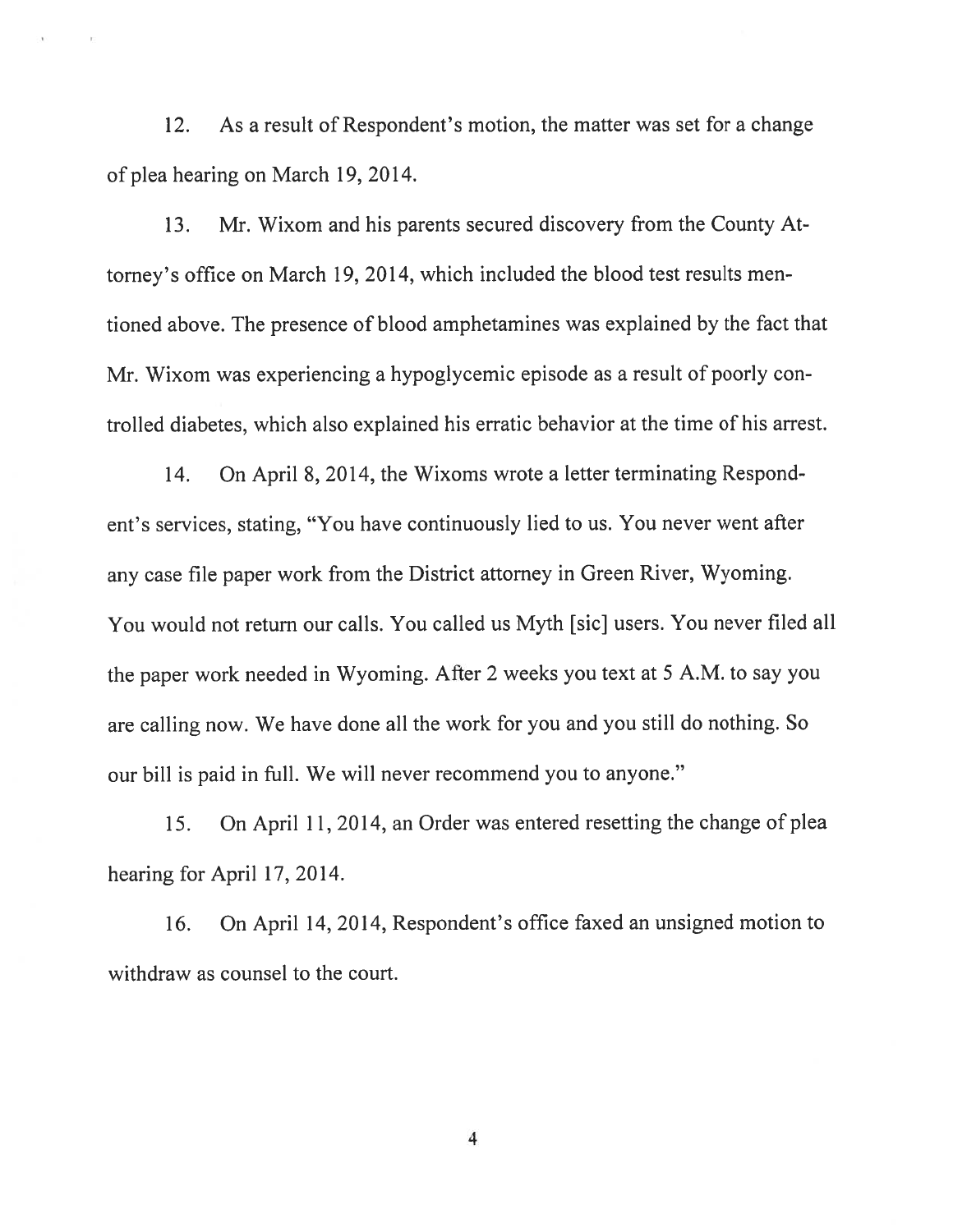17. On April 16, 2014, Green River attorney Stewart Toolson entered his appearance for Wixom. An Order was entered resetting the change of plea hearing to April 22, 2014.

18. Stewart Toolson presented the prosecutor, Damon DeBernardi, with evidence that at the time of his arrest Mr. Wixom was experiencing a hypoglyce mic episode which explained his erratic behavior leading to his arrest. Mr. Toolson also presented evidence that the presence of blood amphetamines in Mr. Wix om's lab work was attributable to lawfully-prescribed medication for his diabetes.

19. The criminal matter was resolved with Mr. Wixom pleading guilty to a charge of reckless endangerment with a 12-month jail sentence, all suspended, and 12 months of unsupervised probation.

20. On April 10, 2014, a complaint against Respondent was received by the Office of Bar Counsel. The complainants, Wixom and his parents, alleged that Respondent failed to return calls, failed to do discovery in the case, and kept tell ing them Wixom was drunk. The Wixoms obtained the paperwork from the arrest, which showed that their son had not been drinking. The Wixoms fired Respondent after he failed to inform them that a court date had been cancelled and continued to refuse to return their calls. They requested the return of the \$500 fee they had paid Respondent and "an investigation as to whether [Respondent] should even be practicing law."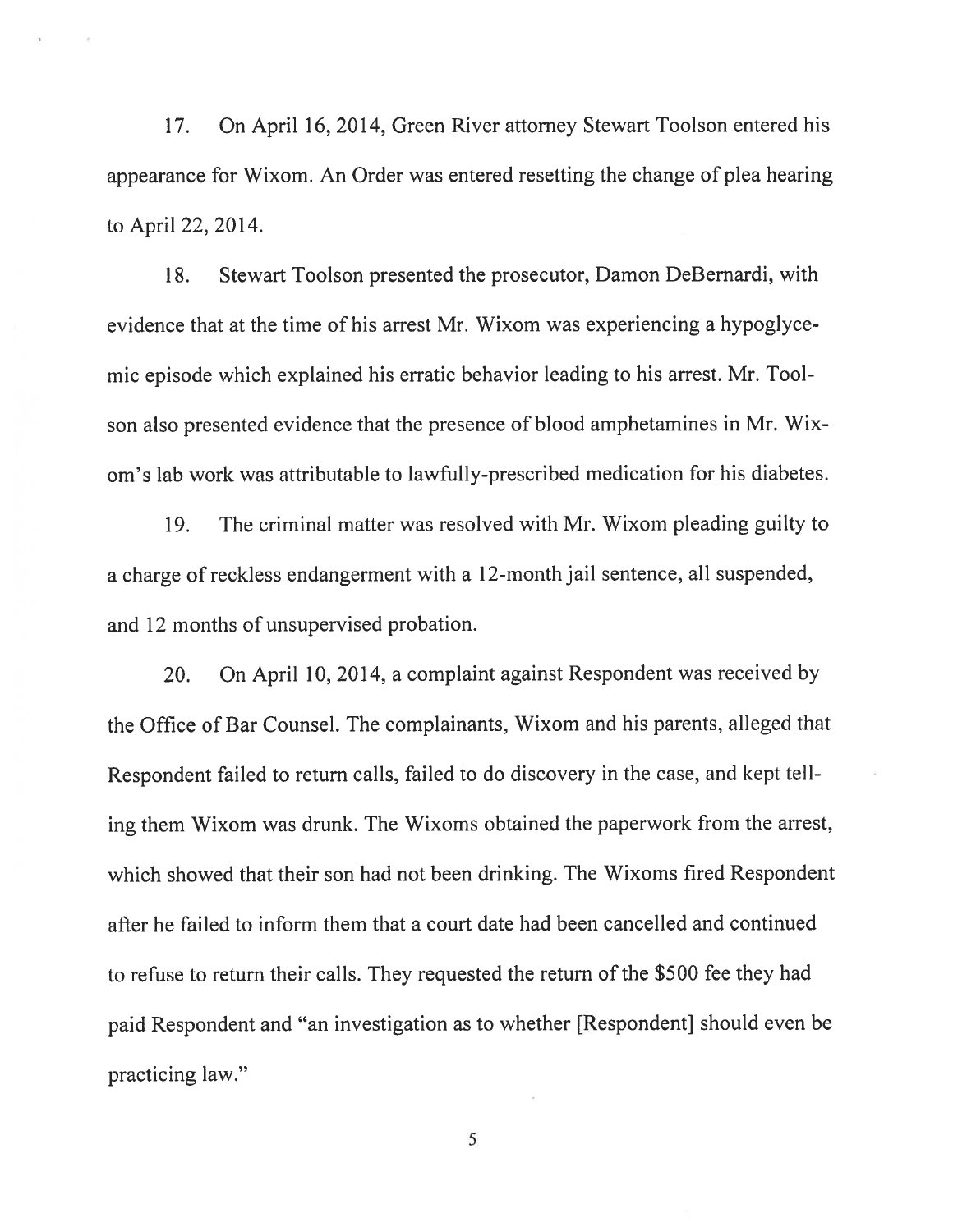21. On April 11, 2014, the Office of Bar Counsel mailed a copy of the complaint to Respondent and asked him to submit a written response by April 2\$, 2014. Respondent did not respond. On May 1, 2014, the Office of Bar Counsel sent an email to Respondent reminding him that he was past time to respond to the complaint. Respondent did not respond. On May 30, 2014, another email was sent to Respondent reminding him of his obligation to respond to the complaint. Re spondent did not respond. On June 3, 2014, Assistant to Bar Counsel called the telephone number provided by Respondent to the Wyoming State Bar and learned that Respondent was no longer working for that office and that his cell phone number had been disconnected.

22. On December 4, 2014—more than seven months after the April 28, 2014 deadline for Respondent to respond to the complaint, the following letter from Respondent was received by Assistant to Bar Counsel:

Dear Ms. Howshar:

Enclosed please find all the pertinent information regard ing Thomas Wixom. This is the complete information <sup>I</sup> received from the prosecutors [sic] office regarding Mr. Wixom's case. You will note from the documentation that he entered <sup>a</sup> plea before he hired me which was va cated and <sup>a</sup> new hearing was set. At the hearing <sup>I</sup> did re ceive additional information that Mr. Wixom tested over the legal limit for alcohol. The prosecutor and myself worked out a satisfactory negotiation which my client denied. <sup>I</sup> will note that it was not so much my client but the influence of his mother who was the actual person that filed the bar complaint. The parents are unhappy be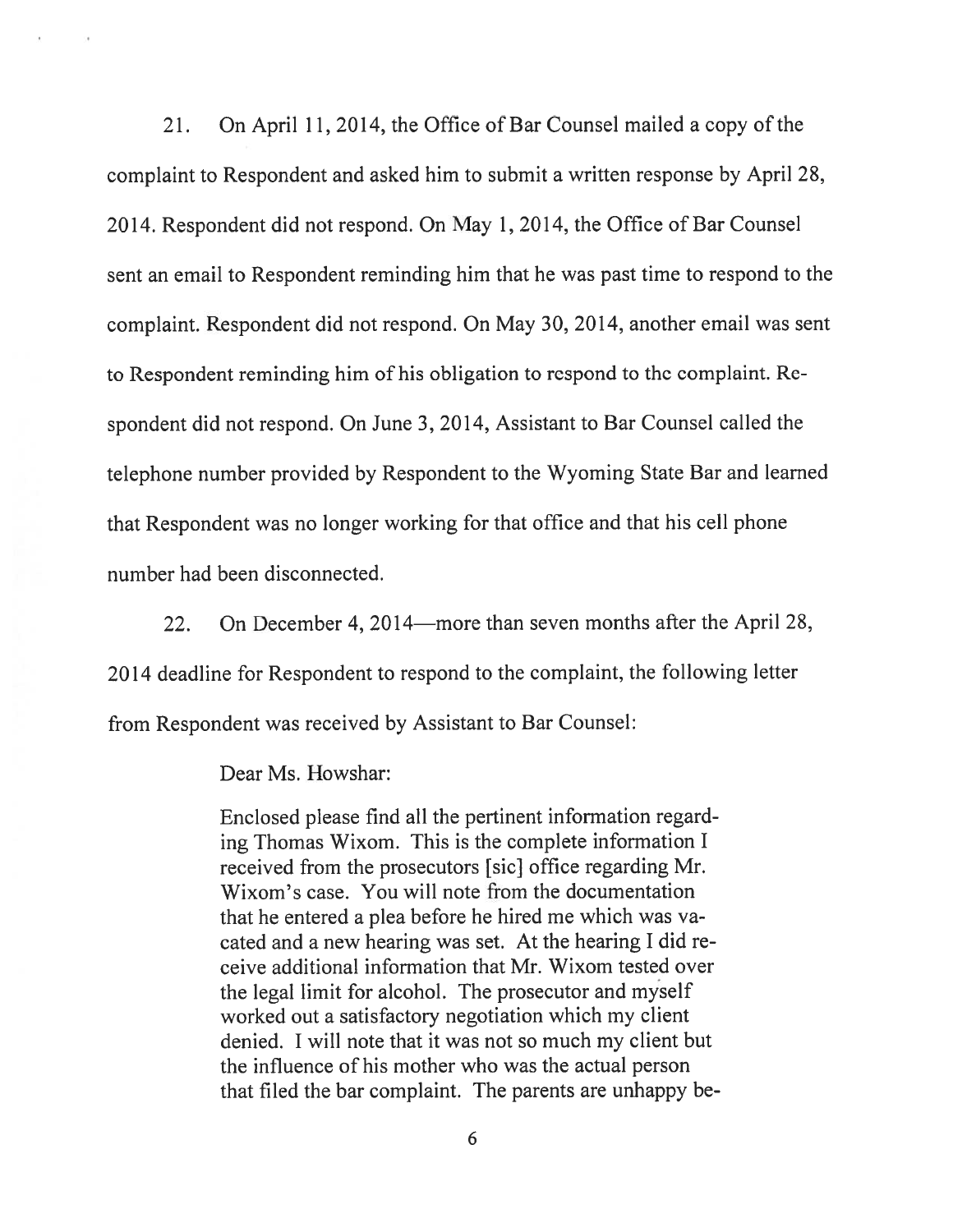cause they were told by their son that he was not drink ing. However, the blood draw shows just the opposite. We had a deal which was negotiated very favorable to Mr. Wixom which was unfortunately was denied. <sup>I</sup> indi cated that they were going against my advise [sic] at which time they terminated my representation.

Please understand that all clients are not happy with the proposed negotiation deal but this was a very favorable outcome for Mr. Wixom. It is unfortunate that he refused to go through with it. As of this date, <sup>I</sup> do not know the final outcome of Mr. Wixom's case.

23. Respondent's response to the Wixom complaint contains a number of inaccuracies. For instance, there was no information that Wixom tested over the legal limit for alcohol. In fact, the blood draw to which Respondent referred showed the opposite, .00% ethyl alcohol.

24. On December 22, 2014, Bar Counsel received a letter from Respond ent, dated December 17, 2014, apologizing for the delay in responding to the complaint and explaining, "I relocated my office which required a great deal more time than anticipated. As such, there was a delay in all of the work generated by my office. In addition, my personal divorce action became very time consuming and acrimonious." The letter went on to offer the following clarification:

> I believe my previous letter was not complete on what transpired between myself, the prosecutor and my client. <sup>I</sup> was in the process of negotiating a plea agree ment with each item being presented to my client. Once we had the terms worked out, initially Mr. Wixom agreed to the terms thereof. After he spoke with his family members he decided to not accept the negotiated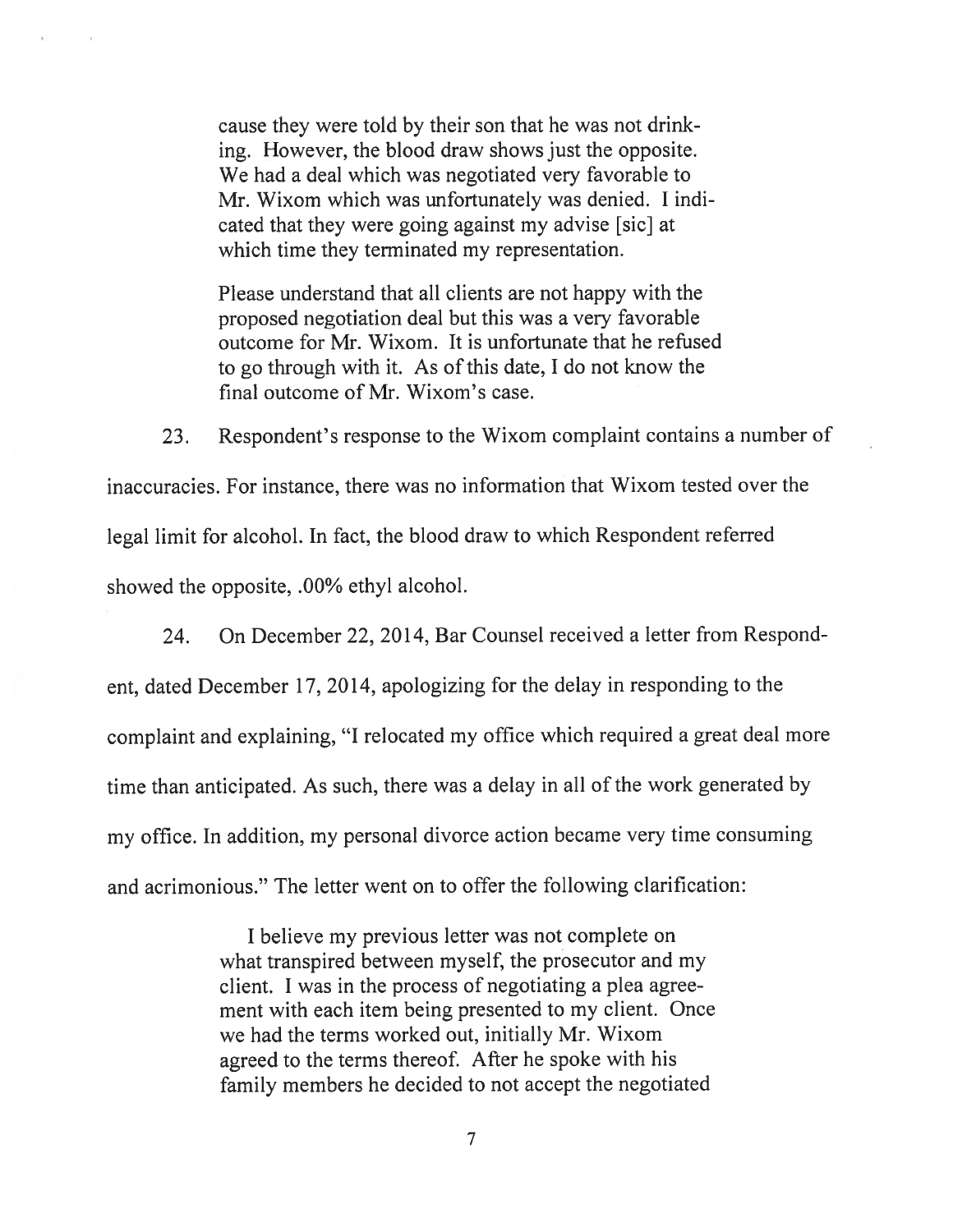deal. <sup>I</sup> have the obligation to inform all my clients of the possible risks by not accepting the plea verses going to trial. The mother of Mr. Wixom was adamant that her son was innocent. However, the blood tests proved oth erwise. I had a conversation with Mr. Wixom and his parents in my office regarding the blood test results, the offer of settlement, and how the case would proceed from there. At such time, my services were terminated. Never once was any plea bargain entered into without full disclosure to Mr. Wixom.

25. At the time of the events described above Respondent was undergo ing severe stress in his personal life. Respondent developed a serious drinking problem that affected his personal and professional life in a very negative way. However, late in 2014 Respondent sought treatment for his alcohol problem, and reports that he has been sober since December 25, 2014. Respondent is extremely remorseful over the conduct above, and is committed to maintaining his sobriety and in serving his clients pursuant to his professional obligations in the future.

26. Respondent's disciplinary history in Utah includes <sup>a</sup> 2001 public rep rimand for violation of Rules 1.3 (diligence), 1.4 (communication), 1.16 (declin ing or terminating representation), and 8.4 (misconduct); a 2002 suspension (stayed to six months of unsupervised probation) for violation of Rules 1.1 (com petence), 1.2 (scope of representation), 1.3 (diligence), 1.4 (communication) and 8.4 (misconduct); a one-year probation in 2008 for violation of Rules 1.15 (failure to maintain a trust account) and 8.4 (misconduct); and a 2014 public reprimand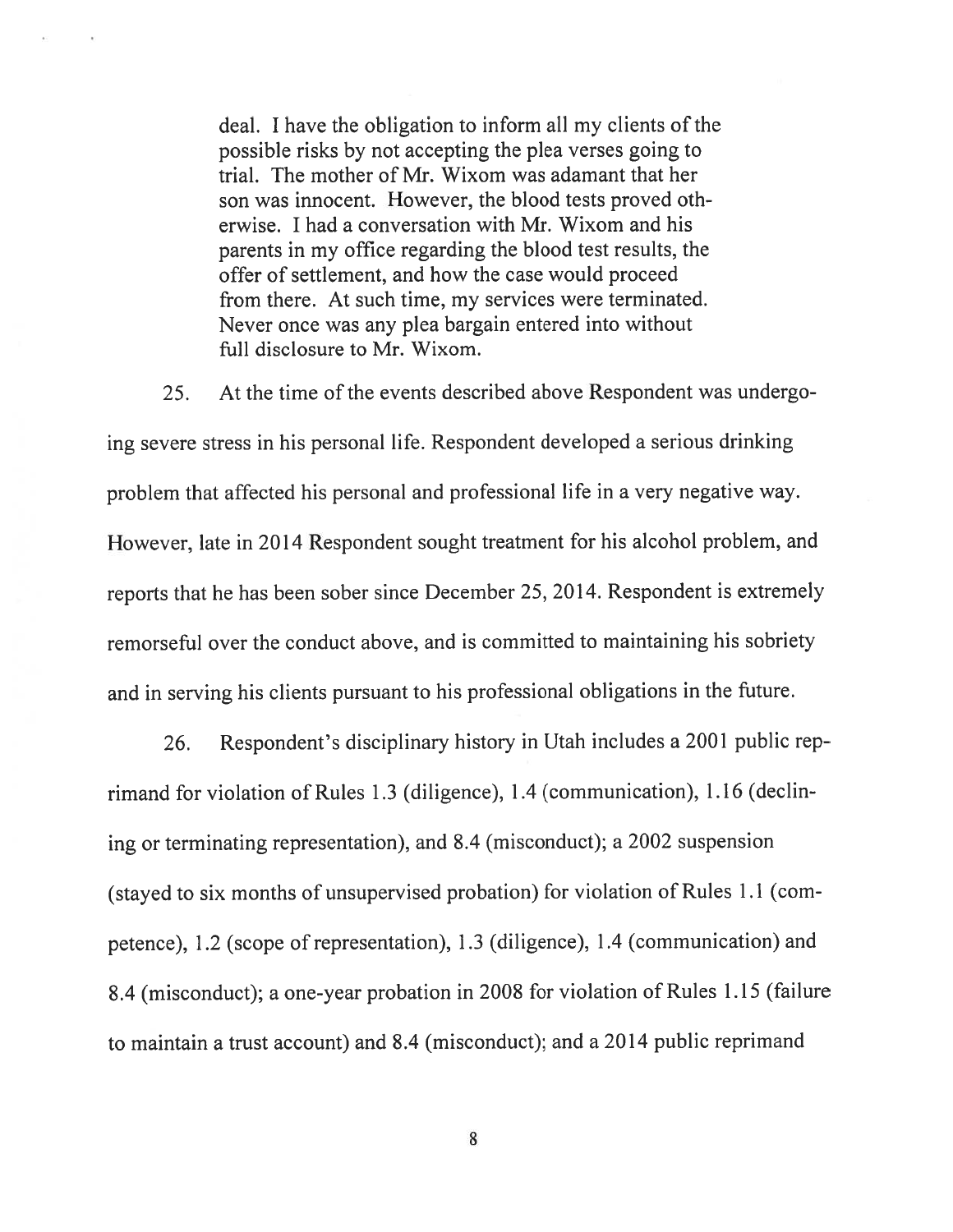for violation of Rules 1.1 (competence) and 8.1 (failure to respond to disciplinary counsel).

27. A formal charge was filed in the above-captioned matter on May 19, 2015, and served upon Respondent by certified mail on May 27, 2015. Respond ent failed to timely respond to the formal Charge, and on June 18, 2015, Bar Counsel filed and served a Motion for Entry of Default.

2\$. Upon receipt of the Motion for Entry of Default, Respondent contact ed Bar Counsel and expressed his willingness to stipulate to a public censure in the matter. Respondent concedes that the above-described conduct of Respondent in his representation of Thomas Wixom and in his failure to timely respond to in quiries from Bar Counsel constitute violations of Rule 1.1 (competence), 1.3 (dili gence) and 1.4 (communication with client).

### ABA SANCTION GUIDELINES

29. The American Bar Association's "Standards for Imposing Lawyer Discipline" (hereafter referred to as the "ABA Standards") state, "The purpose of lawyer discipline proceedings is to protect the public and the administration of justice from lawyers who have not discharged, will not discharge, or are unlikely properly to discharge their professional duties to clients, the public, the legal sys tem, and the legal profession." ABA Standard 3.0 lists the factors to be considered in imposing a sanction after a finding of lawyer misconduct: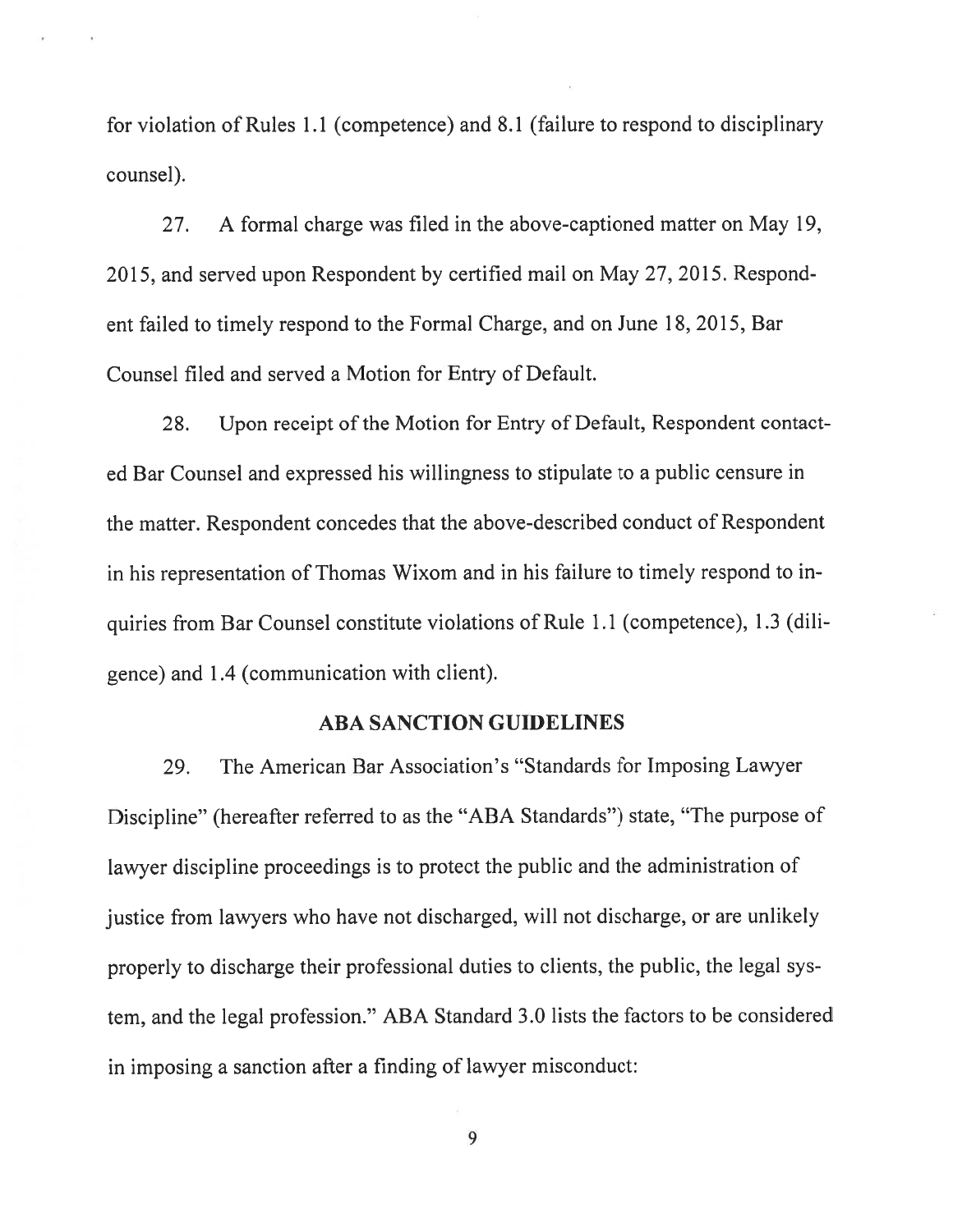(a) the duty violated;

(b) the lawyer's mental state;

(c) the potential or actual injury caused by the lawyer's misconduct; and

(d) the existence of aggravating or mitigating factors.

30. Respondent's misconduct falls within the heading "Violation of Du ties Owed to Clients," which the ABA Standards subcategorize (pertinent to this matter) as "Lack of Diligence" (Standard 4.4).

31. The ABA Standards point toward a public censure (referred to in the ABA Standards as a "reprimand") for Respondent. Section 4.43 states, "Repri mand is generally appropriate when a lawyer is negligent and does not act with reasonable diligence in representing a client, and causes injury or potential injury to a client."

32. ABA Standard 9.0, entitled "Aggravation and Mitigation," provides as follows:

9.1 Generally

After misconduct has been established, aggravating and miti gating circumstances may be considered in deciding what sanction to impose.

9.2 Aggravation

9.21 Definition. Aggravation or aggravating circumstances are any considerations or factors that may justify an increase in the degree of discipline to be imposed.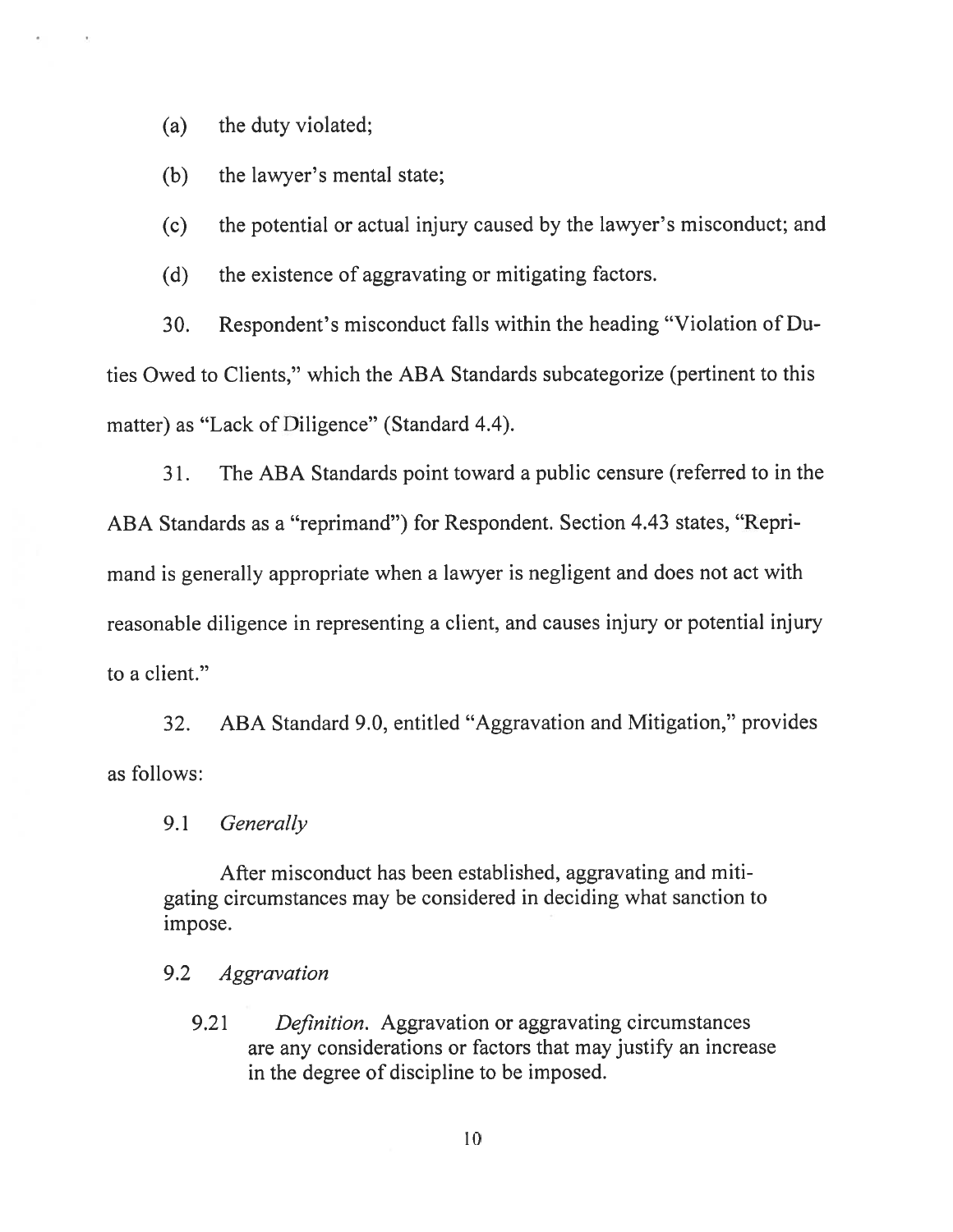- 9.22 Factors which may be considered in aggravation. Aggravating factors include:
	- (a) prior disciplinary offenses;
	- (b) dishonest or selfish motive;
	- (c) a pattern of misconduct;
	- (d) multiple offenses;
	- (e) bad faith obstruction of the disciplinary proceeding by intentionally failing to comply with rules or orders of the disciplinary agency;
	- (f) submission of false evidence, false statements, or other deceptive practices during the disciplinary process;
	- (g) refusal to acknowledge wrongful nature of conduct;
	- (h) vulnerability of the victim;
	- (i) substantial experience in the practice of law;
	- (j) indifference in making restitution; and
	- (k) illegal conduct, including that involving the use of con trolled substances.
- 9.3 Mitigation.
	- 9.31 Definition. Mitigation or mitigating circumstances are any considerations or factors that may justify a reduction in the degree of discipline to be imposed.
	- 9.32 Factors which may be considered in mitigation. Mitigating factors include:
		- (a) absence of a prior disciplinary record;
		- (b) absence of a dishonest or selfish motive;
		- (c) personal or emotional problems;
		- (d) timely good faith effort to make restitution or to rectify consequences of misconduct;
		- (e) full and free disclosure of disciplinary board or coopera tive attitude toward proceedings;
		- (f) inexperience in the practice of law;
		- (g) character or reputation;
		- (h) physical disability;
		- (1) mental disability or chemical dependency including alco holism or drug abuse when:
			- (1) there is medical evidence that the respondent is af fected by a chemical dependency or mental disability;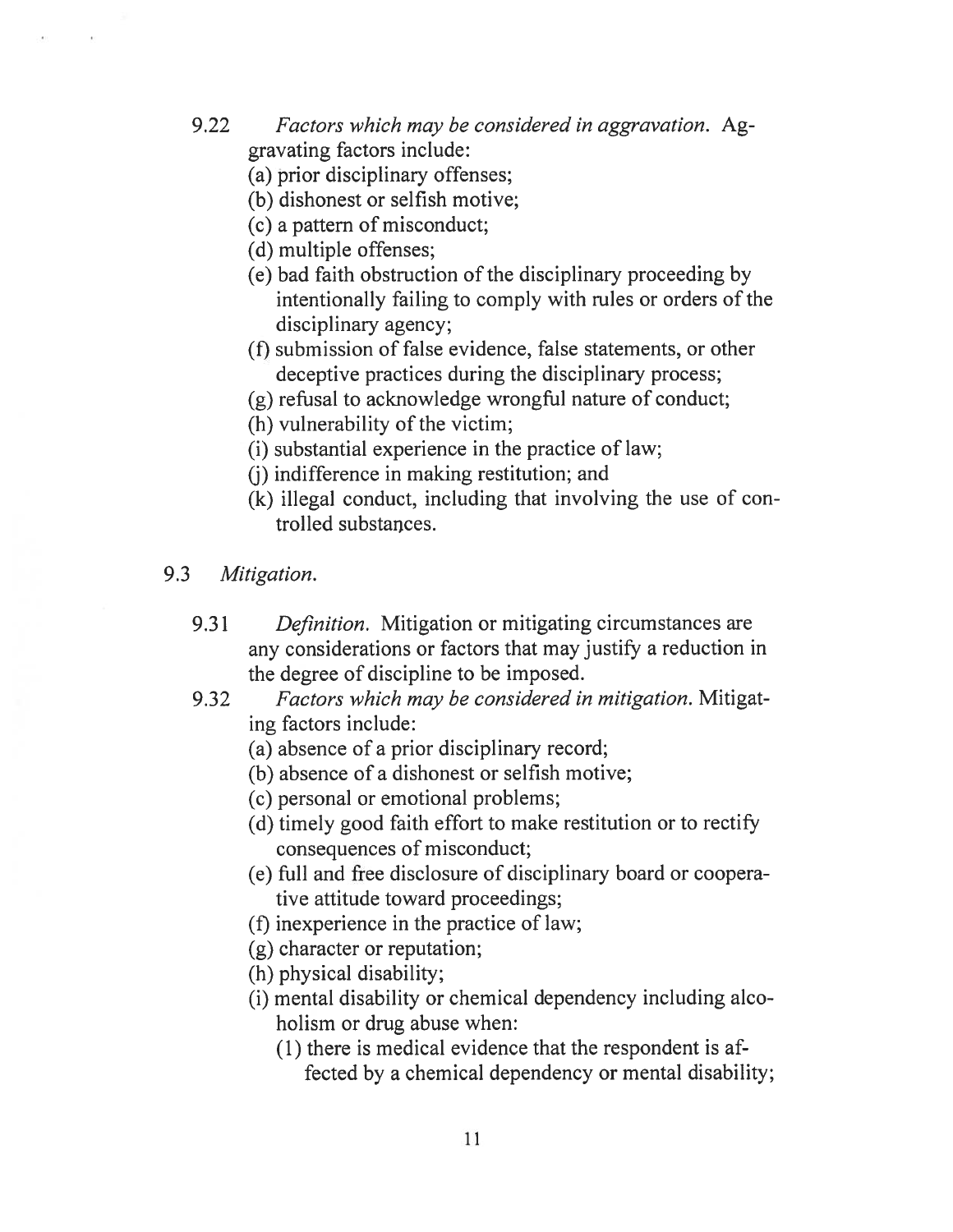- (2) the chemical dependency or mental disability caused the misconduct;
- (3) the respondent's recovery from the chemical depend ency or mental disability is demonstrated by a mean ingful and sustained period of successful rehabilita tion; and
- (4) the recovery arrested the misconduct and recurrence of that misconduct is unlikely.
- (j) delay in disciplinary proceedings;
- (k) imposition of other penalties or sanctions;
- (1) remorse; and
- (m) remoteness of prior offenses.
- 9.4 Factors Which Are Neither Aggravating nor Mitigating.

The following factors should not be considered as either aggravat ing nor mitigating:

- (a) forced or compelled restitution;
- (b) agreeing to the client's demand for certain improper be havior or result;
- (c) withdrawal of complaint against the lawyer;
- (d)resignation prior to completion of disciplinary proceed ings;
- (e) complainant's recommendation as to sanction; and
- (f) failure of injured client to complain.
- 33. The following aggravating factors are present in Respondent's case:

(a) prior disciplinary offenses; (c) a pattern of misconduct; (d) multiple offenses;

(e) failing to timely cooperate with Bar Counsel's investigation; (h) vulnerability

of victim; and (1) substantial experience in the practice of law.

34. The following mitigating factors are present in Respondent's case:

(c) personal or emotional problems; (i) Respondent's recovery from the alcohol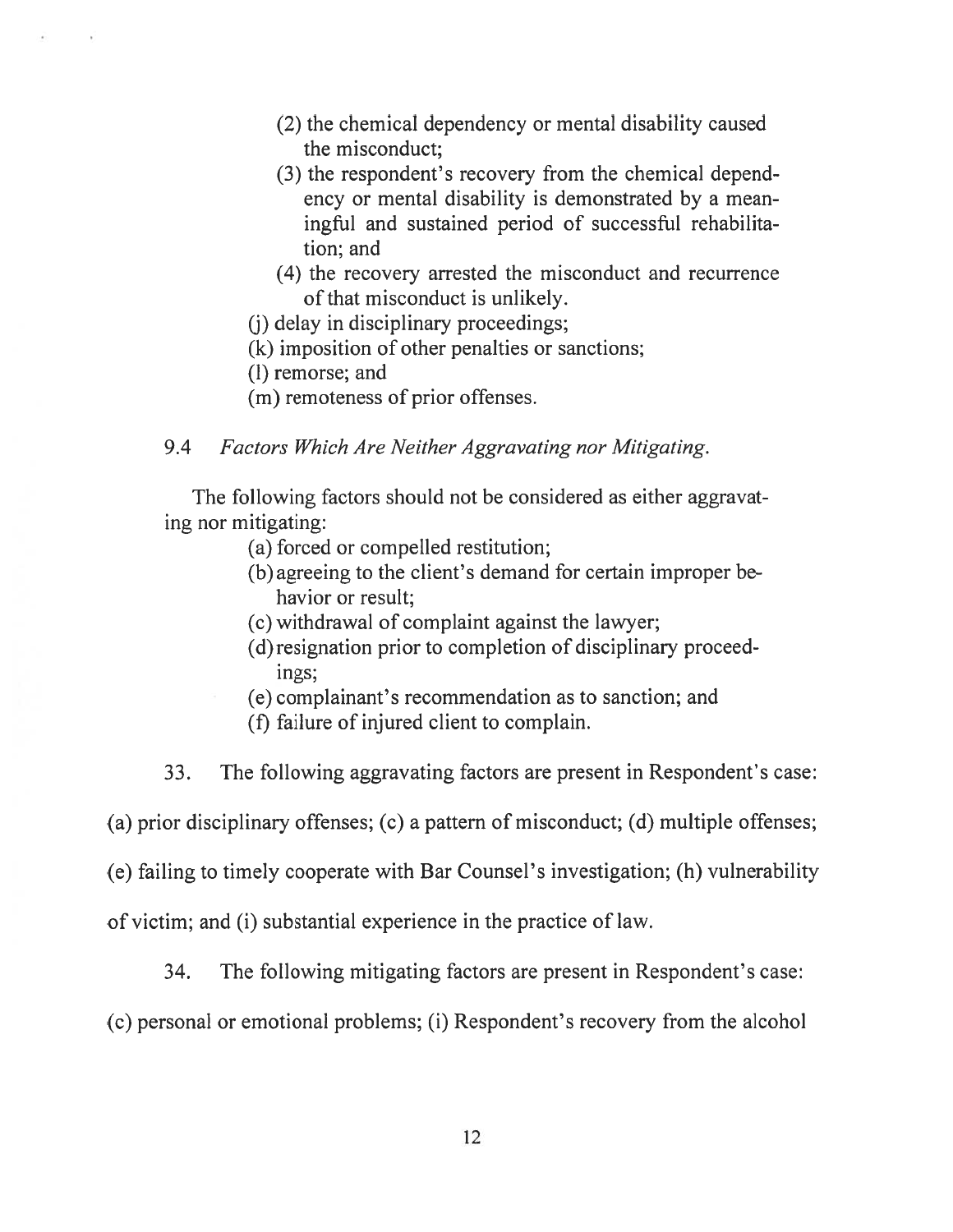dependency as demonstrated by a meaningful and sustained period of successful

rehabilitation; and (I) remorse.

35. In the event that the Court issues a public censure, Respondent has

agreed to the issuance of the following press release:

The Wyoming Supreme Court today issued a public cen sure to Ogden, Utah lawyer Stuwert B. Johnson. John son, who is a member of the Wyoming State Bar, undertook the representation of a client on a criminal charge of driving under the influence of alcohol in Sweetwater County. After missing several court dates, Johnson at tempted to negotiate a plea agreement to have his client plead guilty to the DUI charge based on Johnson's belief that blood testing revealed the presence of alcohol in his client's system. In fact, the blood test indicated no alco hol. The client retained other counsel and submitted a grievance about Johnson to the Wyoming State Bar.

After the grievance was filed, Johnson failed to timely respond to Bar Counsel's inquiries in the matter, and failed to timely respond to a formal charge of profession al misconduct brought by Bar Counsel. Johnson ulti mately agreed that his conduct in the matter violated sev eral Wyoming Rules of Professional Conduct, including Rule 1.1 (competence), Rule 1.3 (diligence) and Rule 1.4 (communication with client). Johnson stipulated to a public censure for his conduct, which stipulation was ap proved by the Board of Professional Responsibility and ordered by the Court. Johnson was ordered to pay an administrative fee of \$500.00 and costs in the amount of \$50.00 to the Wyoming State Bar.

### RECOMMENDATION

In consideration of the foregoing, the Board recommends:

(1) That Respondent receive a public censure; and